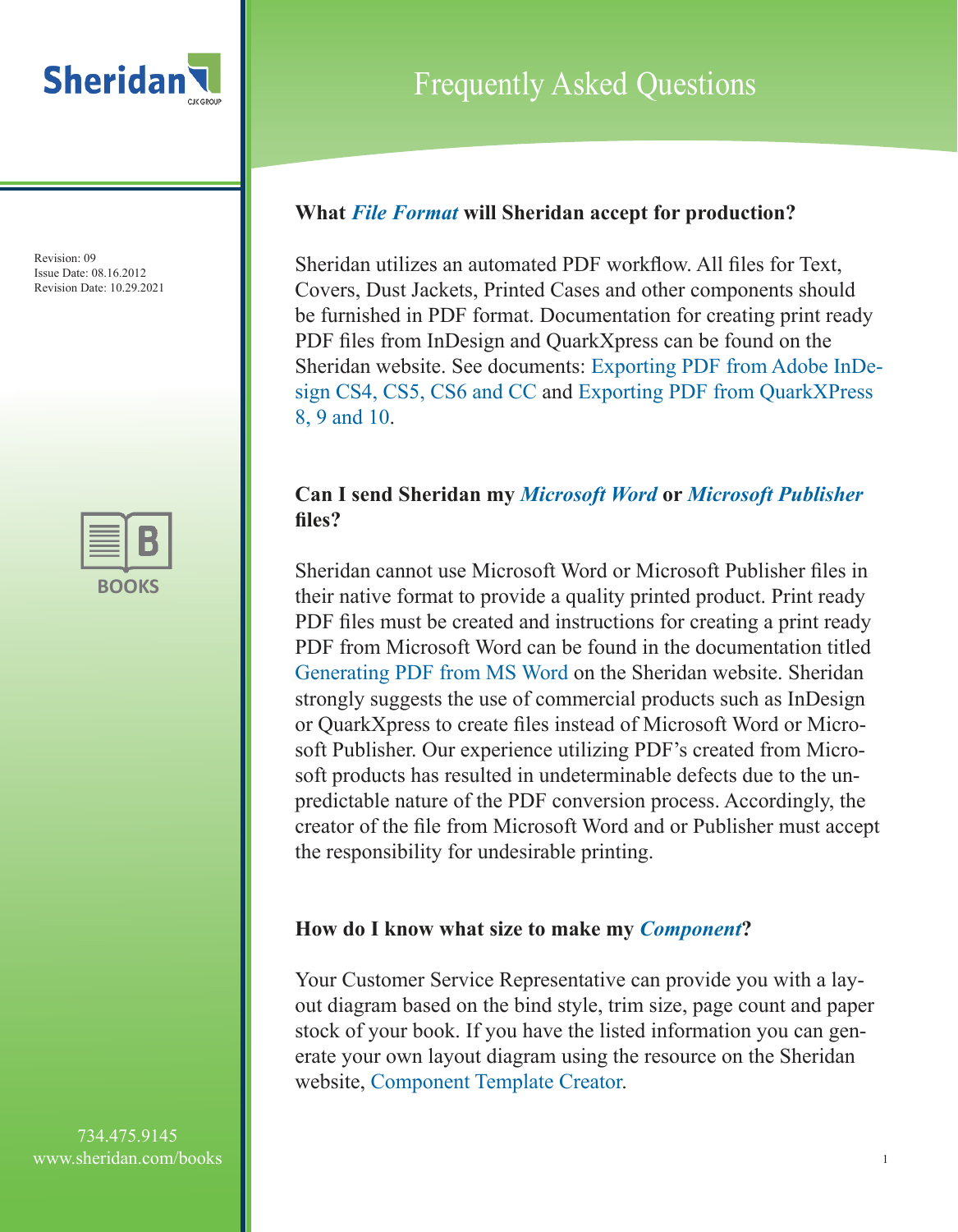



734.475.9145 www.sheridan.com/books

# Frequently Asked Questions

## **What** *Resolution* **should I save my images?**

For best results for digital imaging and printing, Sheridan recommends the minimums listed below: Sheridan will flag any files that fall below the values listed below and notify you. We will use images at lower resolutions with your approval.

*Note: Bar codes must be 1-bit images at the minimum of 300 dpi.* 

 Grayscale and color 8-bit images 200 dpi 1-bit line art 600 dpi

For Halftone Guidelines and ICC (International Color Consortium) Profiles refer to the documentation on the Sheridan website, Halftone Guidelines for Offset Printing.

# **What is the minimum requirement for** *Margins***?**

Elements that print should be at least 1/4" from trim unless it bleeds. Minimum margins from text inside a bleed tab is 1/8" from final trim. Refer to the Sheridan website for correct set up for Page Boxes for PDF Files. Sheridan recommends a margin of at least 1/2" for the gutter margin so printed elements don't fall into the bind. Margins of at least 5/8" or larger all the way around can improve the readability of your book.

Mechanical Binds need special consideration to make sure that type or images are not lost due to the punching required by coil or drilling.

Mechanical Bind without Drilling: Text and Components type should be given at least a 1/2" margin to avoid punching type. Keep in mind this 1/2" gutter margin is the minimum distance from the actual stripped gutter to the binding coil holes.

Mechanical Bind with Drilling: Text and Components type should be given at least a 7/8" gutter margin to avoid punching type. Keep in mind this 7/8" gutter margin is the minimum distance from actual stripped gutter to the binding coil holes or drilled holes.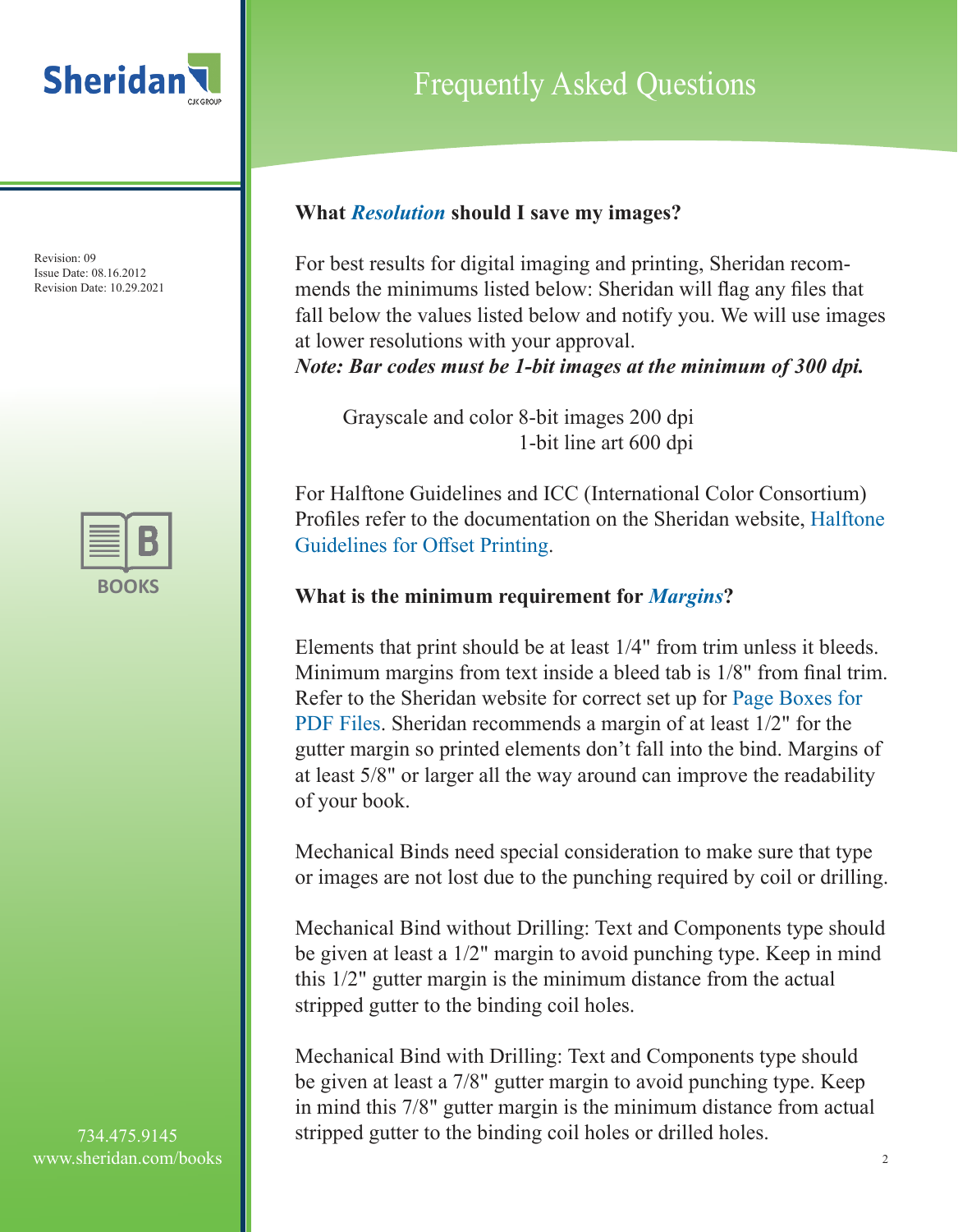



# Frequently Asked Questions

#### **What is a** *Bleed***? What is the minimum requirement for** *Bleeds***?**

Printed elements that intend to go past trim edge must extend beyond the trim edge in the file to allow for manufacturing tolerances. Sheridan requires a minimum of 1/8" bleed beyond each trim edge. Items that bleed into the gutter should stop at the page boundary.

## **What do I need to know about** *Fonts***?**

Fonts must be embedded in your PDF when it is submitted for production. Sheridan recommends that fonts be fully embedded and never subset in order to take advantage of features such as editing and indexing your PDF files.

## **What do I need to know about using** *Color* **in my files?**

Files that will print in color can only use Cyan, Magenta, Yellow and Black (CMYK) and/or Spot colors using the Pantone Matching System (PMS). If your files are set up as using Red, Green and Blue (RGB) we will convert to CMYK or greyscale depending on the ink specifications for your book. Sheridan cannot convert RGB or CMYK colors to Spot colors.

#### **Should my file have** *Crop Marks***?**

PDF files should not have crop marks for Text. Files should be set up for the final trim size or trim size plus bleed without any marks. If text file does have crop marks, Sheridan will remove them if they are to close to trim. Removing crop marks could lead to other elements being deleted.

Components are OK to have crop marks.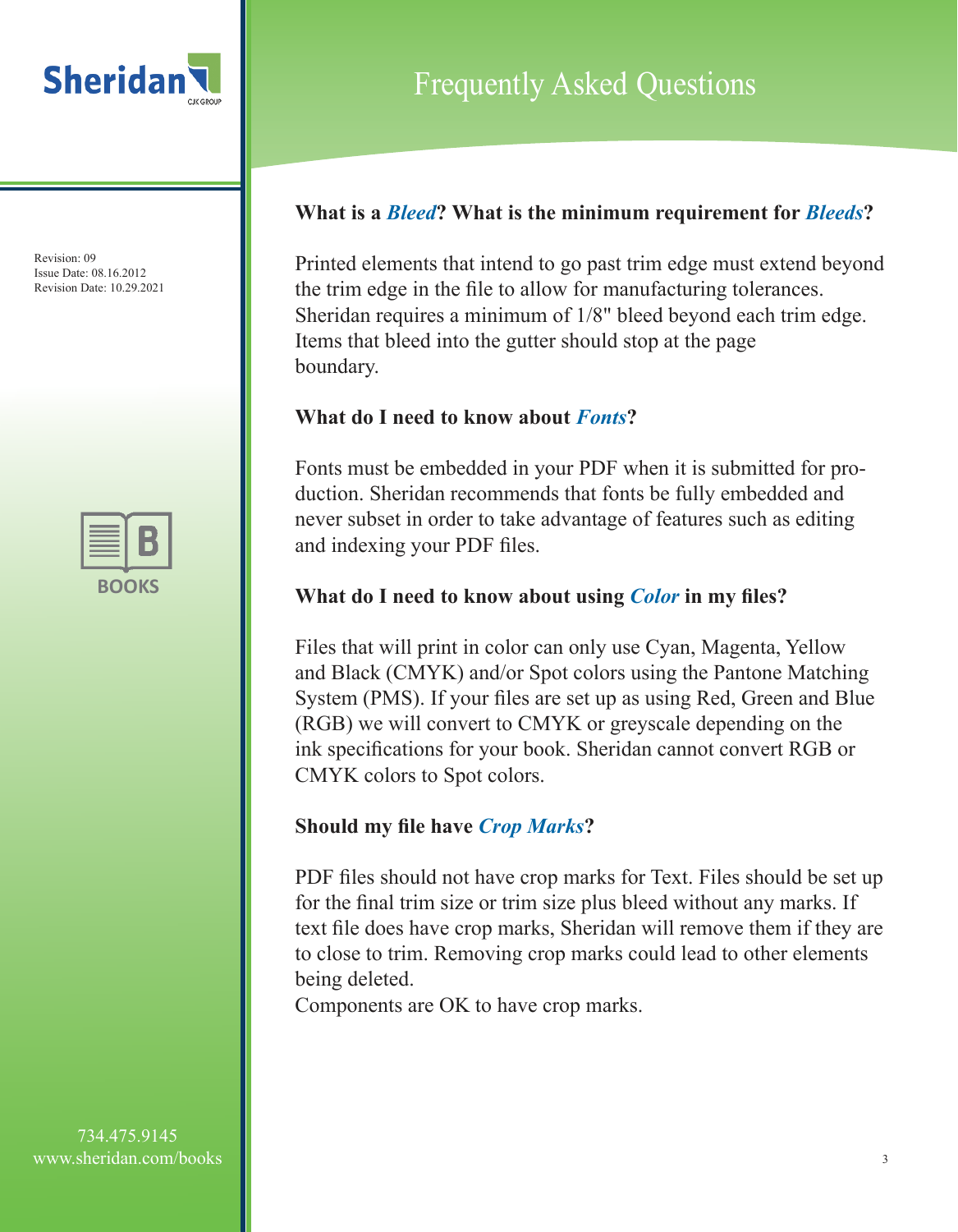



734.475.9145 www.sheridan.com/books

# Frequently Asked Questions

# *Transparency***?**

All Transparencies *must be flattened* before submitting files to Sheridan.

Adobe CS and QuarkXPress provide options for transparency. Quark refers to it as opacity. Adobe defines transparency as an affect applied to an object that allows other objects to show-through. Quark defines opacity as the ability to control opacity, the ability to use alpha masking on objects against layout items, and the ability to apply feathered drop shadows. Transparency and opacity options include drop shadows, feathering, blending modes, and opacity.

PostScript is not currently capable of preserving transparency, it must be *flattened*. If file containing a transparency arrives at a prepress RIP unflattened, there can be unpredictability in how objects will render.

Use the *Flattener Preview* in Adobe Creative Suite to detect transparency and the objects effected. In InDesign choose Window > Output > Flattener Preview. In Illustrator choose Window > Flattener Preview. In Acrobat 9 choose Advanced > Print Production > Flattener Preview. In Acrobat 10 choose View > Tools > Print Production > Flattener Preview. In Acrobat 11 choose View > Tools > Print Production > Flattener Preview.

Enable Overprint Preview in Adobe Creative Suite to properly view flattened transparency. In InDesign and Illustrator choose View > Overprint Preview.

When flattening transparency, use high resolution settings.

Make sure all objects in a stack are in CMYK color space. Choose Edit > Transparency Blend Space > CMYK. If you have PMS colors, do not flatten in the PDF. PMS colors will convert to CMYK.

All files *must* be carefully reviewed by the customer after flattening to ensure the item appears as desired.